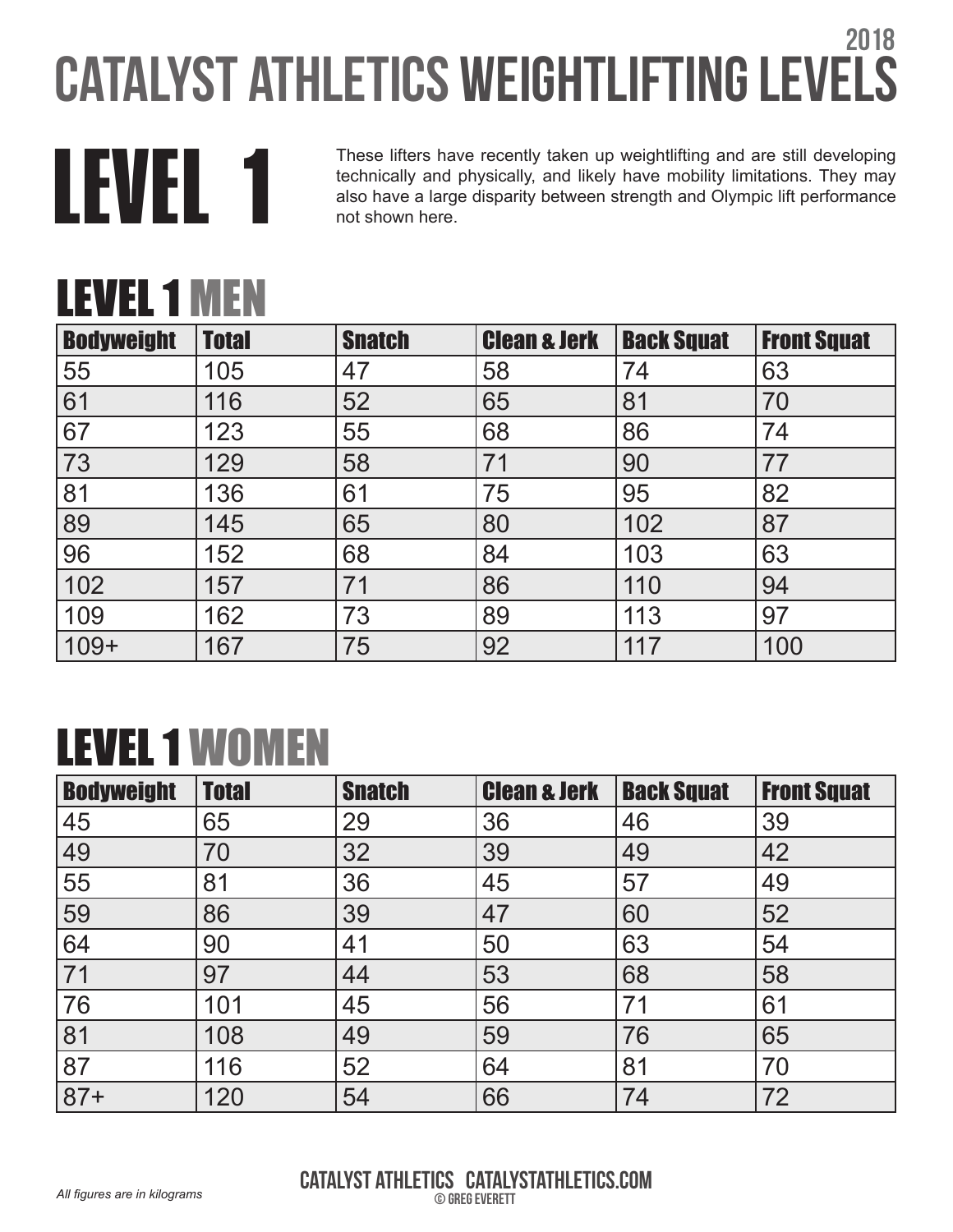LEVEL 2 MEN

These intermediate lifters have some training experience but<br>are still refining their lifting technique and developing their<br>strength base and possibily flexibility. are still refining their lifting technique and developing their strength base and possibily flexibility.

| LLVLL 4 IVILIV    |              |               |                         |                   |                    |
|-------------------|--------------|---------------|-------------------------|-------------------|--------------------|
| <b>Bodyweight</b> | <b>Total</b> | <b>Snatch</b> | <b>Clean &amp; Jerk</b> | <b>Back Squat</b> | <b>Front Squat</b> |
| 55                | 140          | 63            | 77                      | 98                | 84                 |
| 61                | 155          | 70            | 85                      | 109               | 93                 |
| 67                | 162          | 73            | 89                      | 113               | 97                 |
| 73                | 169          | 76            | 93                      | 118               | 101                |
| 81                | 181          | 81            | 100                     | 127               | 109                |
| 89                | 195          | 88            | 107                     | 138               | 117                |
| 96                | 202          | 91            | 111                     | 141               | 121                |
| 102               | 208          | 94            | 114                     | 146               | 125                |
| 109               | 213          | 96            | 117                     | 149               | 128                |
| $ 109+$           | 221          | 99            | 122                     | 155               | 133                |

# LEVEL 2 WOMEN

| <b>Bodyweight</b> | <b>Total</b> | <b>Snatch</b> | <b>Clean &amp; Jerk</b> | <b>Back Squat</b> | <b>Front Squat</b> |
|-------------------|--------------|---------------|-------------------------|-------------------|--------------------|
| 45                | 85           | 38            | 47                      | 60                | 51                 |
| 49                | 93           | 42            | 51                      | 65                | 56                 |
| 55                | 109          | 49            | 60                      | 76                | 65                 |
| 59                | 114          | 51            | 63                      | 80                | 68                 |
| 64                | 120          | 54            | 66                      | 84                | 72                 |
| 71                | 131          | 59            | 72                      | 92                | 79                 |
| 76                | 136          | 61            | 75                      | 95                | 82                 |
| 81                | 145          | 65            | 80                      | 102               | 87                 |
| 87                | 155          | 70            | 85                      | 109               | 93                 |
| $ 87+$            | 160          | 72            | 88                      | 112               | 96                 |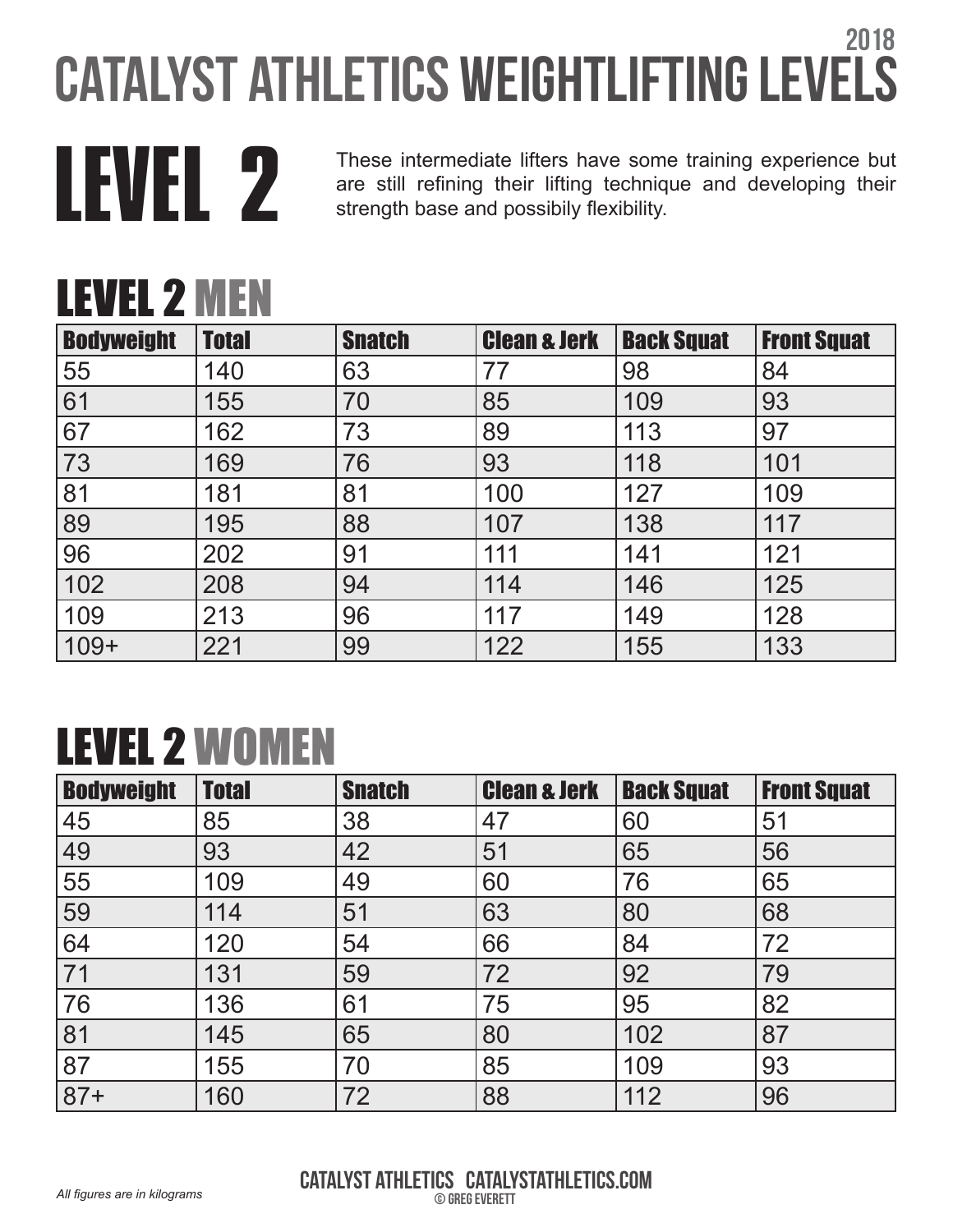

These lifters are more advanced intermediates and are still refining<br>their lifting technique and developing their strength base and pos-<br>sibily flexibility, and are bordering on US national level competition. their lifting technique and developing their strength base and possibily flexibility, and are bordering on US national level competition.

# LEVEL 3 MEN

| <b>Bodyweight</b> | <b>Total</b> | <b>Snatch</b> | <b>Clean &amp; Jerk</b> | <b>Back Squat</b> | <b>Front Squat</b> |
|-------------------|--------------|---------------|-------------------------|-------------------|--------------------|
| 55                | 157          | 71            | 86                      | 110               | 94                 |
| 61                | 180          | 81            | 99                      | 126               | 108                |
| 67                | 194          | 87            | 107                     | 136               | 116                |
| 73                | 205          | 92            | 113                     | 144               | 123                |
| 81                | 222          | 100           | 122                     | 155               | 133                |
| 89                | 238          | 107           | 131                     | 167               | 143                |
| 96                | 245          | 110           | 135                     | 172               | 147                |
| 102               | 252          | 113           | 139                     | 176               | 151                |
| 109               | 257          | 116           | 141                     | 180               | 154                |
| $109+$            | 266          | 120           | 146                     | 186               | 160                |

## LEVEL 3 WOMEN

| <b>Bodyweight</b> | <b>Total</b> | <b>Snatch</b> | <b>Clean &amp; Jerk</b> | <b>Back Squat</b> | <b>Front Squat</b> |
|-------------------|--------------|---------------|-------------------------|-------------------|--------------------|
| 45                | 102          | 46            | 56                      | 71                | 61                 |
| 49                | 109          | 49            | 60                      | 76                | 65                 |
| 55                | 125          | 56            | 69                      | 88                | 75                 |
| 59                | 135          | 61            | 74                      | 95                | 81                 |
| 64                | 140          | 63            | 77                      | 98                | 84                 |
| 71                | 151          | 68            | 83                      | 106               | 91                 |
| 76                | 156          | 70            | 86                      | 109               | 94                 |
| 81                | 163          | 73            | 90                      | 114               | 98                 |
| 87                | 170          | 77            | 94                      | 119               | 102                |
| $87+$             | 175          | 79            | 96                      | 123               | 105                |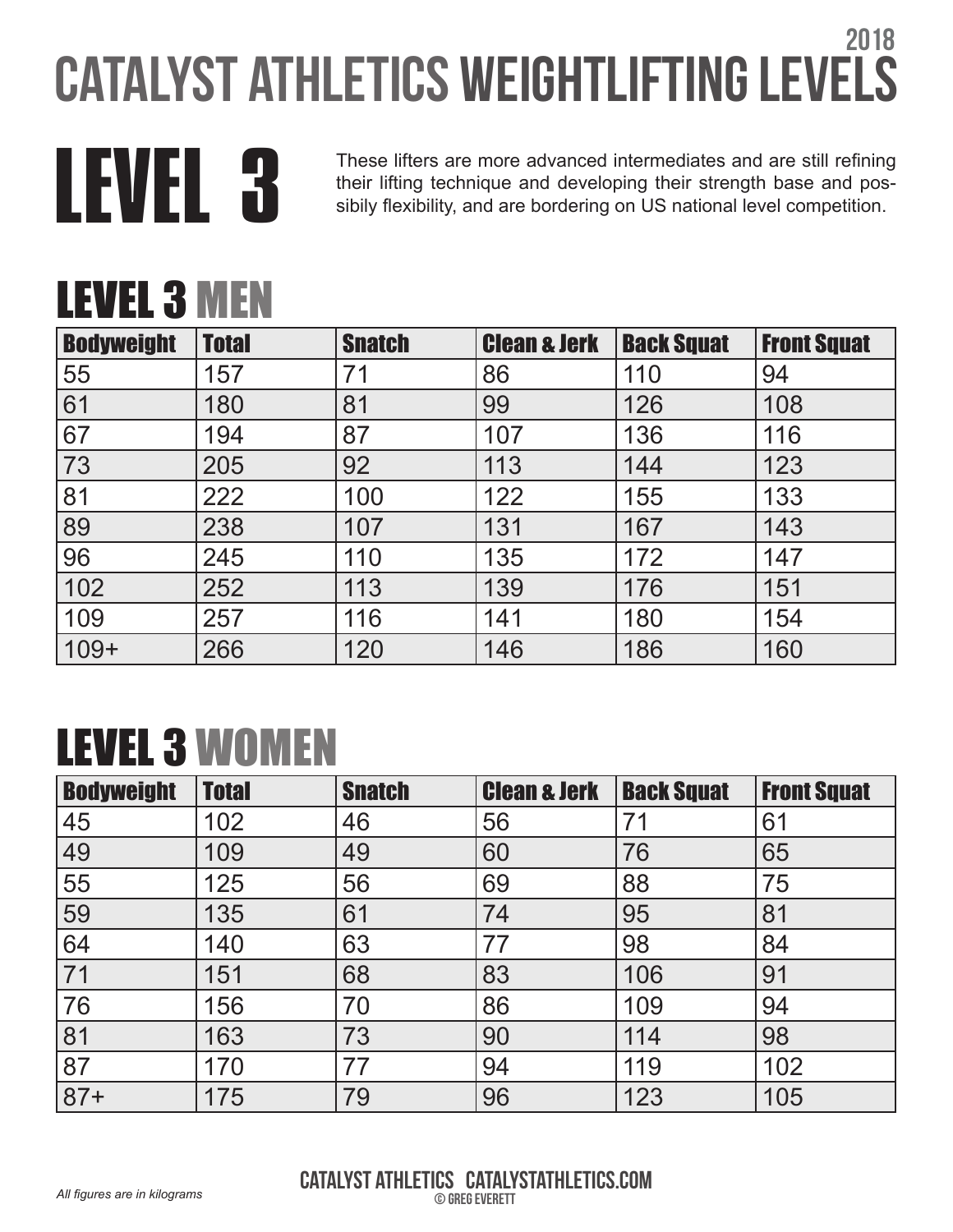This represents the lower tier of US national level lifters. Lifters in this category are fairly technically proficient and strong, but are still developing and refining and may still lack technical consistency. this category are fairly technically proficient and strong, but are still developing and refining and may still lack technical consistency.

### LEVEL 4 MEN

| <b>Bodyweight</b> | <b>Total</b> | <b>Snatch</b> | <b>Clean &amp; Jerk</b> | <b>Back Squat</b> | <b>Front Squat</b> |
|-------------------|--------------|---------------|-------------------------|-------------------|--------------------|
| 55                | 174          | 78            | 96                      | 122               | 104                |
| 61                | 204          | 92            | 112                     | 143               | 122                |
| 67                | 225          | 101           | 124                     | 158               | 135                |
| 73                | 240          | 108           | 132                     | 168               | 144                |
| 81                | 262          | 118           | 144                     | 183               | 157                |
| 89                | 280          | 126           | 154                     | 196               | 168                |
| 96                | 288          | 130           | 158                     | 202               | 173                |
| 102               | 295          | 133           | 162                     | 207               | 177                |
| 109               | 300          | 135           | 165                     | 210               | 180                |
| $109+$            | 310          | 140           | 170                     | 217               | 186                |

## LEVEL 4 WOMEN

| <b>Bodyweight</b> | <b>Total</b> | <b>Snatch</b> | <b>Clean &amp; Jerk</b> | <b>Back Squat</b> | <b>Front Squat</b> |
|-------------------|--------------|---------------|-------------------------|-------------------|--------------------|
| 45                | 118          | 53            | 65                      | 83                | 71                 |
| 49                | 128          | 58            | 70                      | 90                | 77                 |
| 55                | 140          | 63            | 77                      | 98                | 84                 |
| 59                | 155          | 70            | 85                      | 109               | 93                 |
| 64                | 160          | 72            | 88                      | 112               | 96                 |
| 71                | 170          | 77            | 94                      | 119               | 102                |
| 76                | 176          | 79            | 97                      | 123               | 106                |
| 81                | 180          | 81            | 99                      | 126               | 108                |
| 87                | 185          | 83            | 102                     | 130               | 111                |
| $87+$             | 190          | 86            | 105                     | 133               | 114                |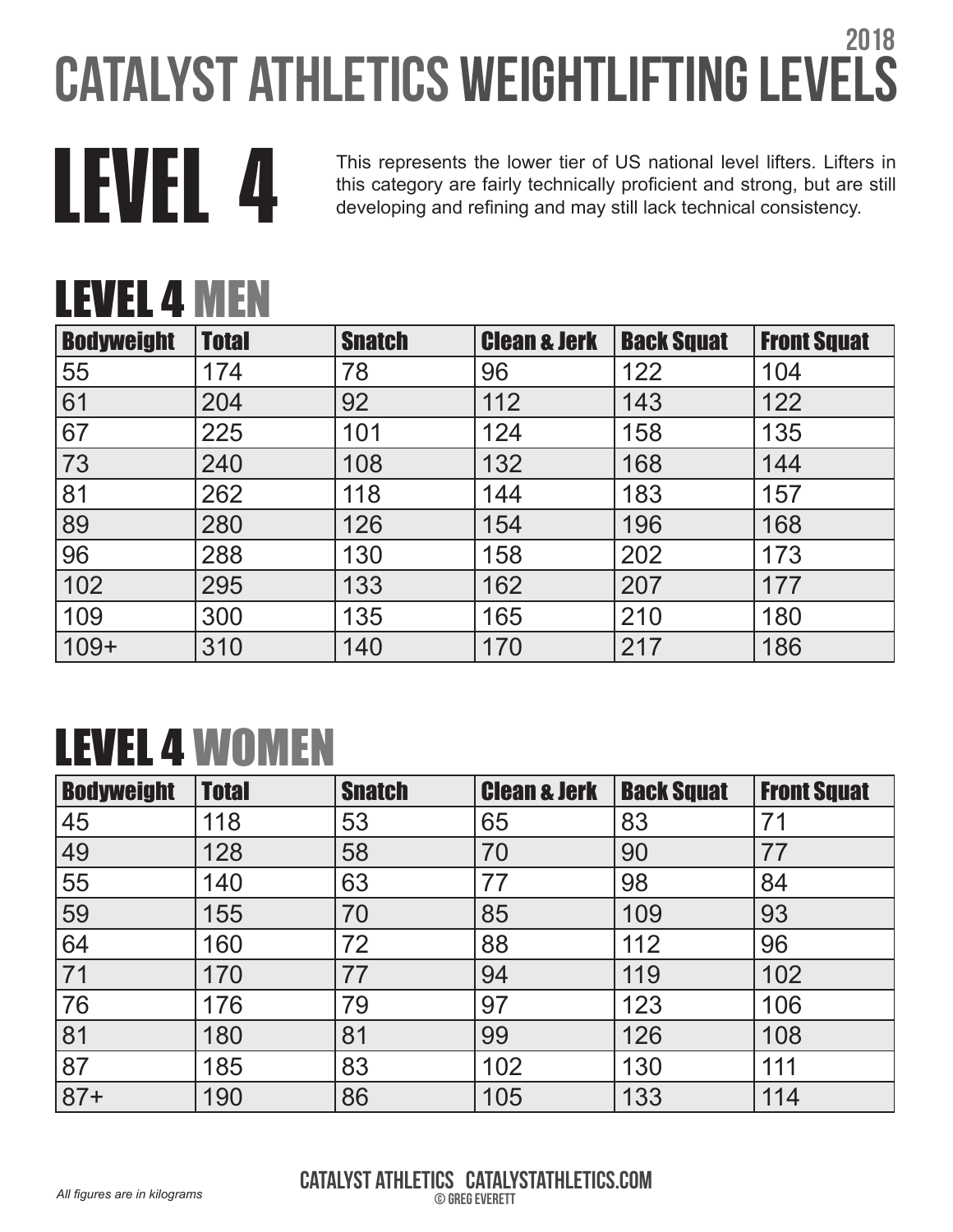

Lifters at this level are technically proficient and consistent and have good<br>strength levels and mobility, although still may be improving these things,<br>the lower international level strength levels and mobility, although still may be improving these things, are at the top of US national level competition, and may be competing at the lower international level.

## LEVEL 5 MEN

| <b>Bodyweight</b> | <b>Total</b> | <b>Snatch</b> | <b>Clean &amp; Jerk</b> | <b>Back Squat</b> | <b>Front Squat</b> |
|-------------------|--------------|---------------|-------------------------|-------------------|--------------------|
| 55                | 228          | 103           | 125                     | 160               | 137                |
| 61                | 241          | 108           | 133                     | 169               | 145                |
| 67                | 270          | 122           | 149                     | 189               | 162                |
| 73                | 289          | 130           | 159                     | 202               | 173                |
| 81                | 311          | 140           | 171                     | 218               | 187                |
| 89                | 330          | 149           | 182                     | 231               | 198                |
| 96                | 340          | 153           | 187                     | 238               | 204                |
| 102               | 350          | 158           | 193                     | 245               | 210                |
| 109               | 360          | 162           | 198                     | 252               | 216                |
| $109+$            | 376          | 169           | 207                     | 263               | 226                |

### LEVEL 5 WOMEN

| <b>Bodyweight</b> | <b>Total</b> | <b>Snatch</b> | <b>Clean &amp; Jerk</b> | <b>Back Squat</b> | <b>Front Squat</b> |
|-------------------|--------------|---------------|-------------------------|-------------------|--------------------|
| 45                | 134          | 60            | 74                      | 94                | 80                 |
| 49                | 146          | 66            | 80                      | 102               | 88                 |
| 55                | 165          | 74            | 91                      | 116               | 99                 |
| 59                | 187          | 84            | 103                     | 131               | 112                |
| 64                | 192          | 86            | 106                     | 134               | 115                |
| 71                | 202          | 91            | 111                     | 141               | 121                |
| 76                | 210          | 95            | 116                     | 147               | 126                |
| 81                | 220          | 99            | 121                     | 154               | 132                |
| 87                | 223          | 100           | 123                     | 156               | 134                |
| $ 87+$            | 240          | 108           | 132                     | 168               | 144                |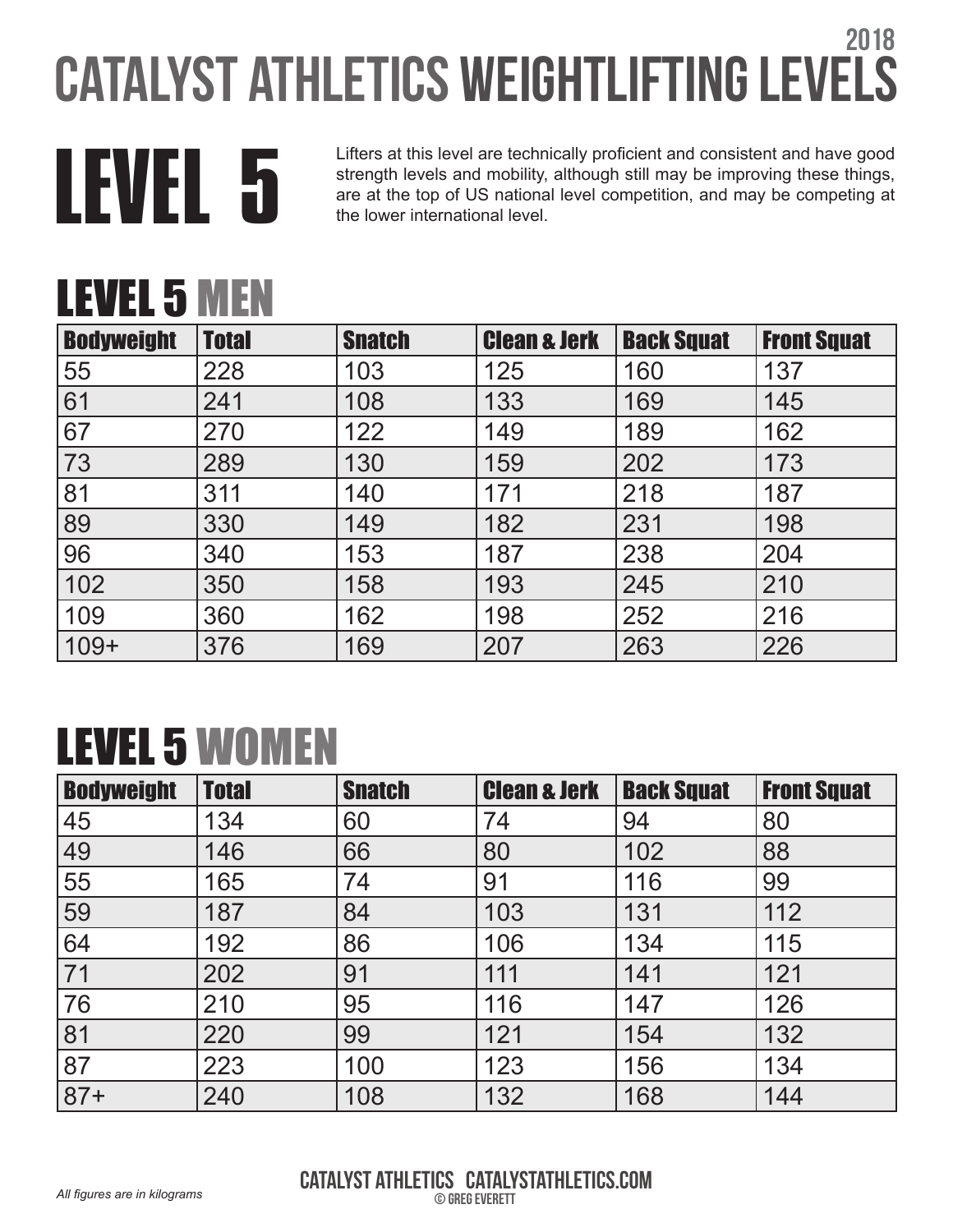

THEVEL 6 These lifters have established consistent technique optimal for<br>themselves and reached exceptional strength levels. themselves and reached exceptional strength levels.

## LEVEL 6 MEN

| <b>Bodyweight</b> | <b>Total</b> | <b>Snatch</b> | <b>Clean &amp; Jerk</b> | <b>Back Squat</b> | <b>Front Squat</b> |
|-------------------|--------------|---------------|-------------------------|-------------------|--------------------|
| 55                | 241          | 108           | 133                     | 169               | 145                |
| 61                | 277          | 125           | 152                     | 194               | 166                |
| 67                | 287          | 129           | 158                     | 201               | 172                |
| 73                | 318          | 143           | 175                     | 223               | 191                |
| 81                | 339          | 153           | 186                     | 237               | 203                |
| 89                | 360          | 162           | 198                     | 252               | 216                |
| 96                | 382          | 172           | 210                     | 267               | 229                |
| 102               | 390          | 176           | 215                     | 273               | 234                |
| 109               | 398          | 179           | 219                     | 279               | 239                |
| $ 109+$           | 414          | 186           | 228                     | 290               | 248                |

## LEVEL 6 WOMEN

| <b>Bodyweight</b> | <b>Total</b> | <b>Snatch</b> | <b>Clean &amp; Jerk</b> | <b>Back Squat</b> | <b>Front Squat</b> |
|-------------------|--------------|---------------|-------------------------|-------------------|--------------------|
| 45                | 158          | 71            | 87                      | 111               | 95                 |
| 49                | 172          | 77            | 95                      | 120               | 103                |
| 55                | 195          | 88            | 107                     | 138               | 117                |
| 59                | 213          | 96            | 117                     | 149               | 128                |
| 64                | 221          | 99            | 122                     | 155               | 133                |
| 71                | 236          | 106           | 130                     | 165               | 142                |
| 76                | 247          | 111           | 136                     | 173               | 148                |
| 81                | 264          | 119           | 145                     | 185               | 158                |
| 87                | 270          | 122           | 149                     | 189               | 162                |
| $ 87+$            | 278          | 125           | 153                     | 195               | 167                |